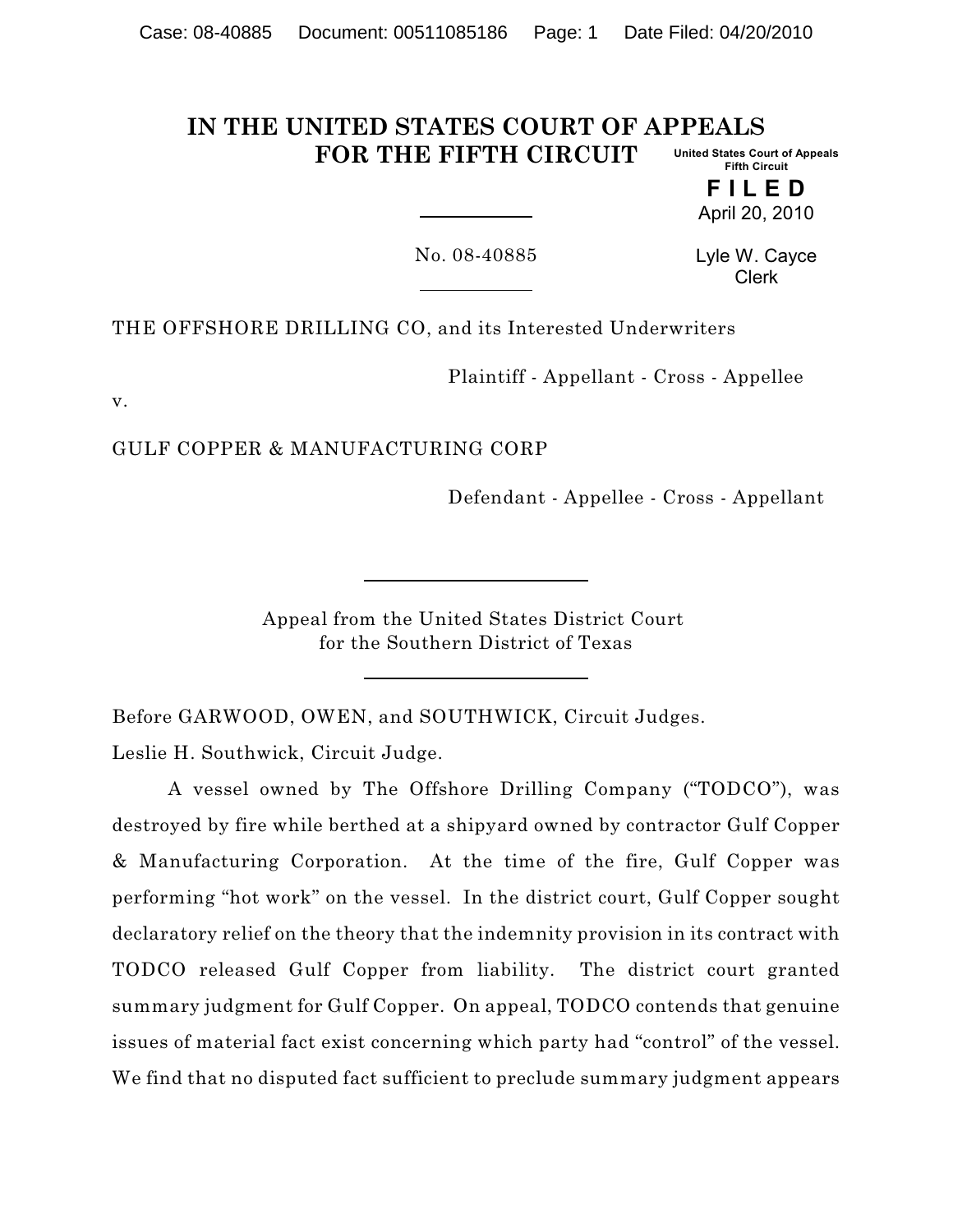in the record. We AFFIRM on this question. On the separate issue of liability for attorneys' fees, we REVERSE and REMAND.

# I. STATEMENT OF FACTS

TODCO owned a mobile offshore drilling rig, called a "jack-up rig," that it designated as "THE  $256."$  Such a rig is on top of a barge that is towed to a site, with the legs of the rig pulled up. Upon arrival, the legs are jacked down to the floor of the sea, and the drilling platform is raised into the air. THE 256 had been out of service for some time. In early 2006, TODCO contracted for its refurbishing prior to being put back into service.

TODCO dealt with a number of contractors on the project. One of those contractors was Gulf Copper, with whom TODCO contracted to perform "hot work," or welding, to replace corroded steel on the vessel. Gulf Copper also provided the Galveston dock at which the vessel was berthed for the duration of the work. During the two months that repairs were made, other contractors with no relation to Gulf Copper were working on site. TODCO managerial employees were also working on the rig throughout this time period.

On the night of May 13, 2006, a fire broke out on THE 256 while hot work was being performed. The rig sustained serious damage as a result of the fire. No fact-finding was made prior to judgment about where on the rig the fire started or what caused it.

TODCO brought this action against Gulf Copper in the district court, alleging that Gulf Copper's negligence had caused the fire and that Gulf Copper was liable for breach of contract and under a bailment theory. Gulf Copper denied that its actions caused the fire, and further defended on the basis that the parties' contract required TODCO to indemnify Gulf Copper. The relevant language of the contract, which is in Paragraph 5.2(b), is as follows:

 $1$  "THE" is the stock market ticker symbol for TODCO, which may indicate it is a designation used for a variety of purposes – including naming of rigs.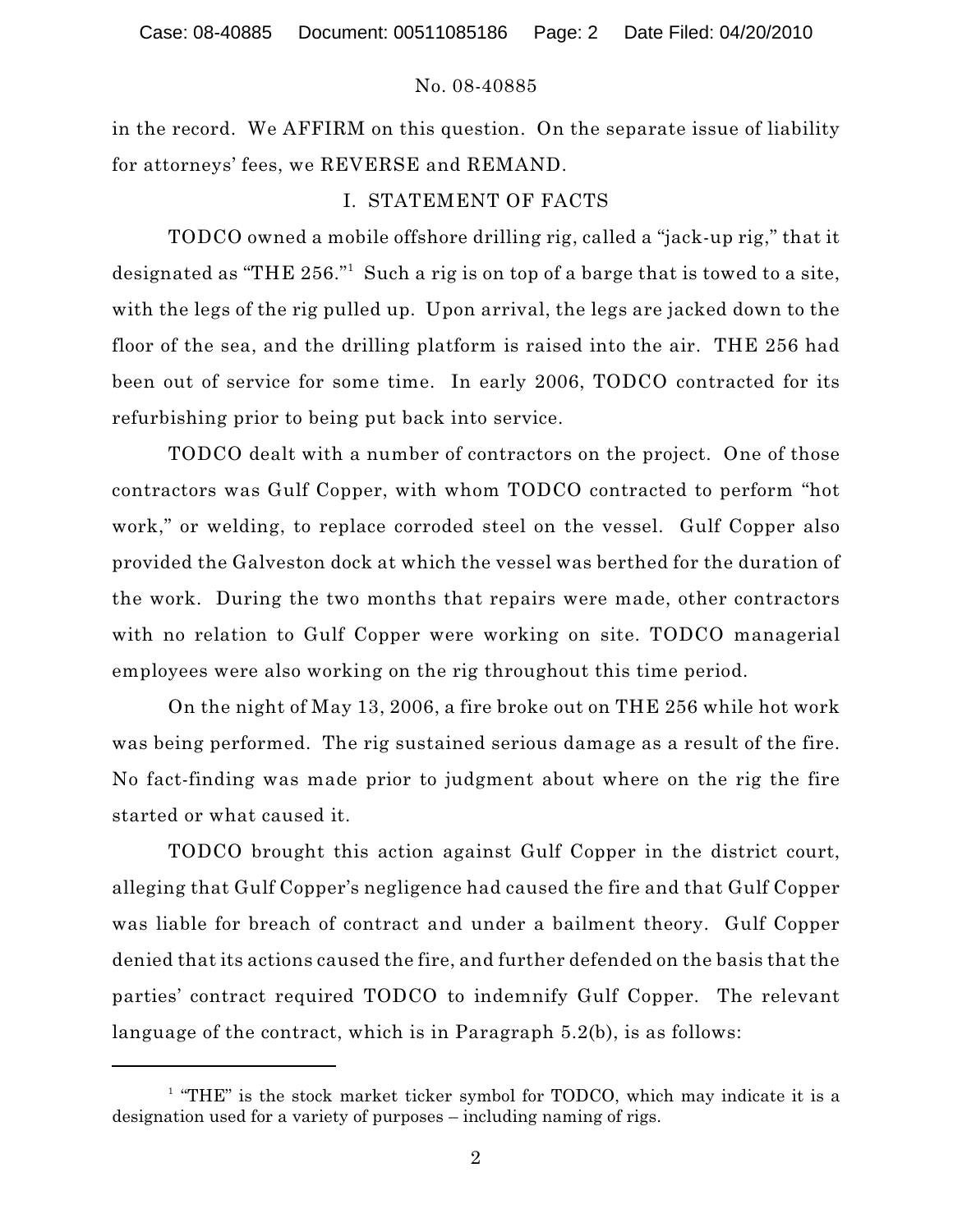Owner shall indemnify Contractor . . . against any and all losses [to Owner's property] . . . (unless such property is under the control of Contractor at the time at which such loss or damage occurs), which arise from, are incident to, connected with, or result directly or indirectly from the performance of the work . . . .

The district court's analysis centered on the meaning of "control" in the parenthetical phrase. Specifically, the court held that if TODCO could prove that the vessel was under Gulf Copper's control at the time of the fire, Gulf Copper would not be entitled to indemnity from TODCO.

The parties submitted significant evidence addressing the issue of control. TODCO sought to prove Gulf Copper's control of the vessel with these facts: THE 256 had been berthed for two months in Gulf Copper's shipyard before the fire; Gulf Copper continuously performed work on the vessel and controlled access to the shipyard; Gulf Copper employees were engaged in hot work when the fire started; Gulf Copper conducted periodic safety-related "audits" of the vessel; at least one Gulf Copper foreman testified that he "control[led] the work on the rig;" TODCO employees were not specifically directing any of the work occurring at the time of the fire; and Gulf Copper was responsible for maintaining a "fire watch" on THE 256.

Gulf Copper, on the other hand, introduced evidence that a number of other contractors were working on the vessel during the period before the fire, over whom Gulf Copper had no control. TODCO maintained a consistent and dominant presence on the site, and TODCO's "project management team" directed and supervised the contractors on a daily basis. TODCO also provided an intricate security system operated by a TODCO employee, which was designed to monitor the movements of anyone who sought to come on board the vessel. Gulf Copper's evidence purported to show that TODCO controlled the vessel by means of ownership, security, hiring authority, onsite management, movement of the vessel, and control over ingress and egress to the rig.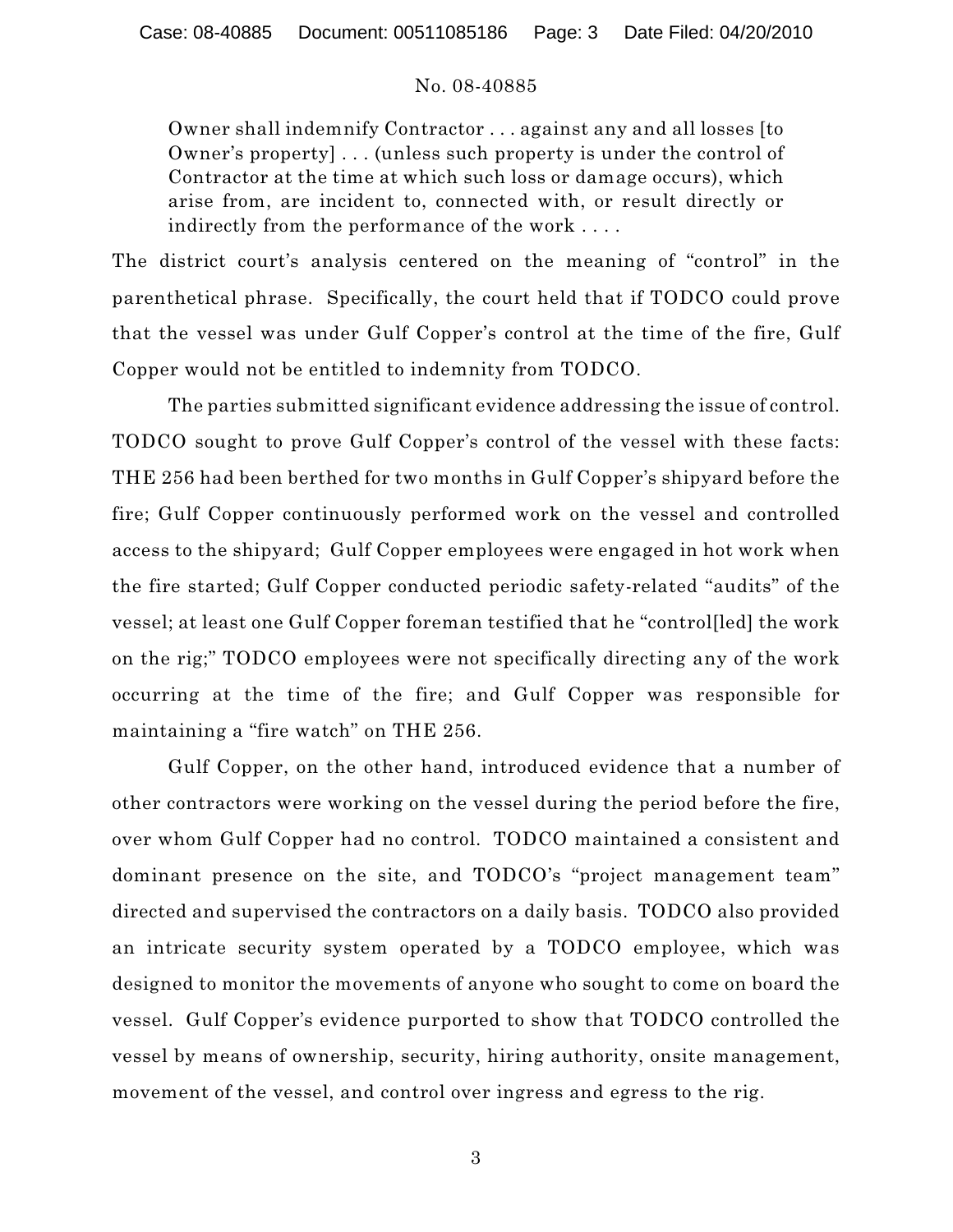In the district court, the parties disputed some of the factual issues. For instance, TODCO contended that none of its employees were on board the vessel the night of the fire, while Gulf Copper maintained that a small TODCO crew was present. Likewise, Gulf Copper insisted that a TODCO employee took control of the site after the fire started, barricading the vessel to prevent further entry. TODCO denied that its employee's action evinced its control over the rig. The evidence also showed that Gulf Copper and TODCO shared some of the same responsibilities on the vessel. Both provided security and safety, and each had its own procedures for assigning and executing work.

The district court granted Gulf Copper's motion for summary judgment. It found the evidence "overwhelming and undisputed" that Gulf Copper did not have control of the vessel at the time of the loss, noting that the contract's wording placed the burden on TODCO to show that it had "transferred or relinquished" control to Gulf Copper sometime prior to the accident. The district court concluded that TODCO had control of the vessel at the time of the fire, and was therefore required to indemnify Gulf Copper for any loss, even assuming Gulf Copper was otherwise responsible for the damage.

In a subsequent order, the district court denied Gulf Copper's request for attorneys' fees. TODCO now appeals the grant of summary judgment to Gulf Copper, while Gulf Copper cross-appeals the district court's refusal to award attorneys' fees.

# II. DISCUSSION

The relief being sought in this case is indemnity by one party to a contract to the other for claims between the parties, not for claims made by a third party. With a few limited exceptions not applicable here, Texas law permits indemnity agreements to apply to claims between the parties. *See Ingersoll-Rand Co. v. Valero Energy Corp*., 997 S.W.2d 203, 208 (Tex. 1999). While some Texas appellate courts have stated that the contracting parties generally do not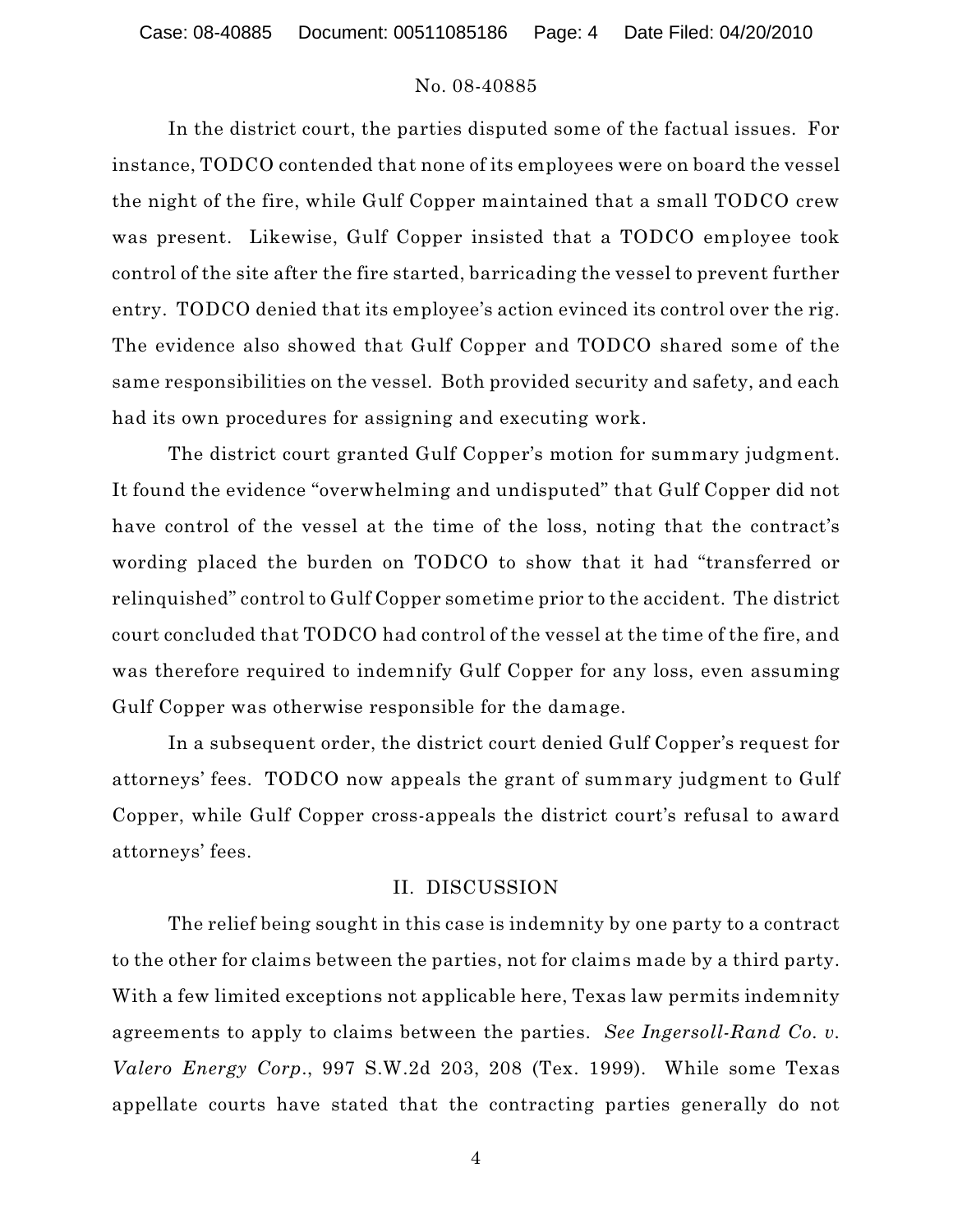indemnify each other for their own claims, even those courts acknowledge that a specific contract term overrides that limitation. *See, e.g., Ganske v. Spence*, 129 S.W.3d 701, 708 (Tex. App. – Waco 2004).

The district court stated that there was no dispute that Paragraph 5.2(b) of the contract required TODCO to indemnify Gulf Copper in certain circumstances. The only dispute concerned the control of THE 256 at the time of the damages. A close examination of the arguments in the district court reveals no claim by TODCO that the indemnity provision would not apply to claims between the parties. On appeal, though, TODCO in its reply brief argued that the provision only applied to claims brought by third parties.

This question was not answered by the district court because neither party asked it. Raising it now is too late. Issues not raised in the district court, and certainly issues not raised until appellate reply briefs, are not considered. *Hidden Oaks Ltd. v. City of Austin*, 138 F.3d 1036, 1045 n.6 (5th Cir. 1998).

The indemnity provision applies to claims between the parties. We now need to decide whether the district court properly resolved how it applied.

*A. Summary judgment in favor of Gulf Copper.*

We review a district court's grant of summary judgment *de novo*. *Mahaffey v. Gen. Sec. Ins. Co.*, 543 F.3d 738, 740 (5th Cir. 2008). A district court should grant summary judgment when there is no genuine issue of material fact and the moving party is entitled to judgment as a matter of law. Fed. R. Civ. P. 56(c)(2). In making this determination, the evidence must be viewed in the light most favorable to the nonmoving party. *Mahaffey*, 543 F.3d at 740.

TODCO presents its allegations of error in four parts: (1) the district court erroneously found that TODCO presented no evidence of Gulf Copper's control of the entire vessel; (2) the court misinterpreted "control," which would have excused TODCO if Gulf Copper had been in control of the entire rig at the time of loss; (3) the district court errantly focused on control of the work, not on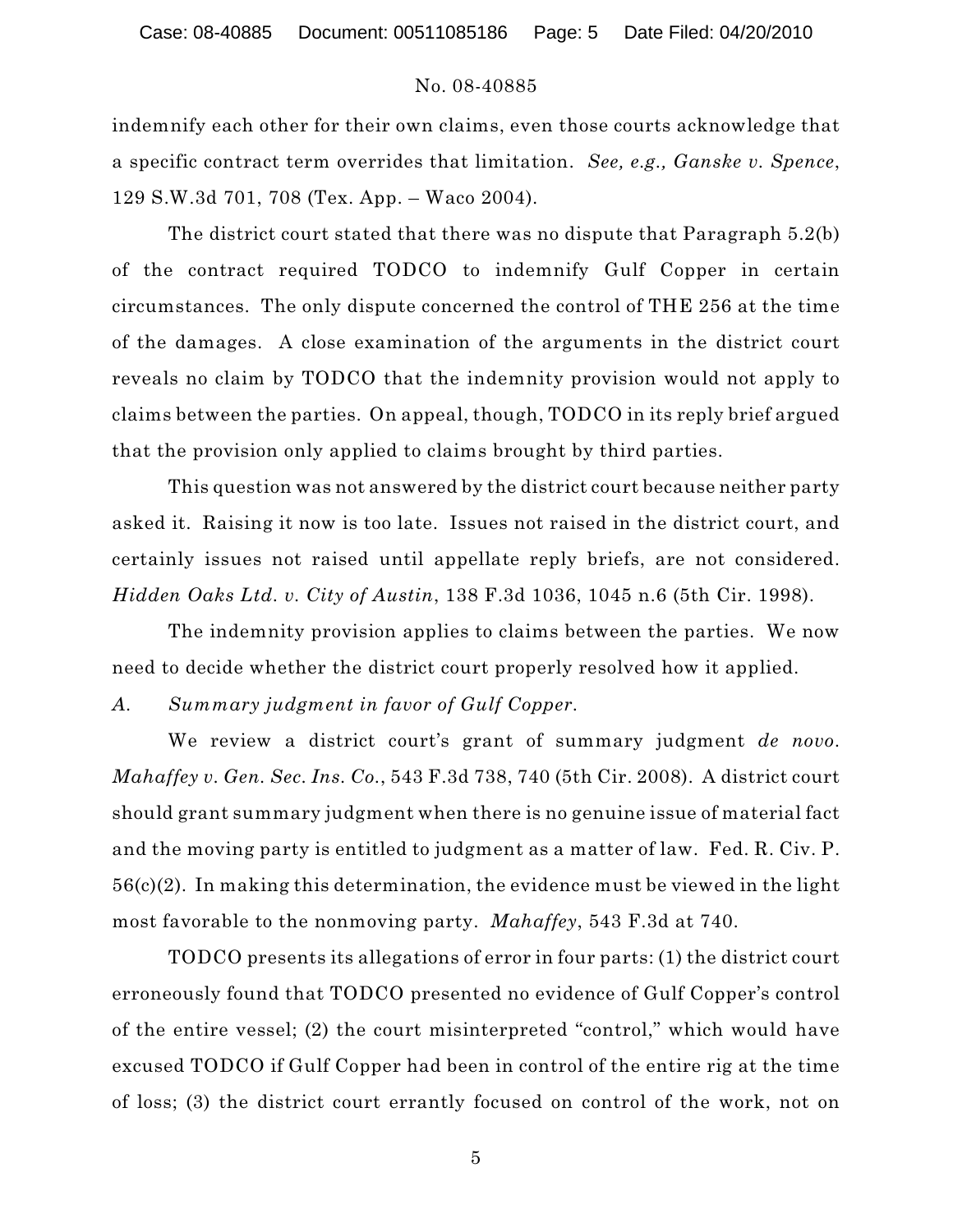control of the rig; and (4) TODCO should not have been assigned the burden of proof to show Gulf Copper was not entitled to indemnity. All of these arguments relate to the evidence and the law on the question of control. Consequently, we consider them together.

The district determined that the relevant inquiry was whether Gulf Copper had obtained "control" over the vessel sufficient to preclude indemnity under the contract. In the district court, both parties implicitly agreed that the "property" to be controlled under the agreement was the rig, THE 256. Even in their original appellate briefs, both parties referred only to "control of the vessel" when marshaling facts in support of their positions.

However, at oral argument and in its post-argument briefs in which we sought a precise explanation of the claim, TODCO recast the pertinent issue. Specifically, TODCO argued that it need only prove that Gulf Copper controlled the portion of the vessel over which the work was being performed when the fire occurred.

Our review of the record reveals that this argument was not made before the district court. Although the parties did argue about the relevance of facts showing one party's control of the "work," neither party argued that liability hinged on control over a specific section of the rig less than the whole. We will not consider an argument asserted for the first time on appeal. *LeMaire v. La. Dep't of Transp. & Dev.*, 480 F.3d 383, 387 (5th Cir. 2007).

This marks the second point in our opinion in which we table an argument now being made, and return to the arguments made in the district court. The parties are ably represented and surely are making what in their considered judgment are the best ones. We cannot, though, conclude that a district court erred regarding analysis it was not asked to consider. *See id.* Thus, no purpose is served by considering the new arguments.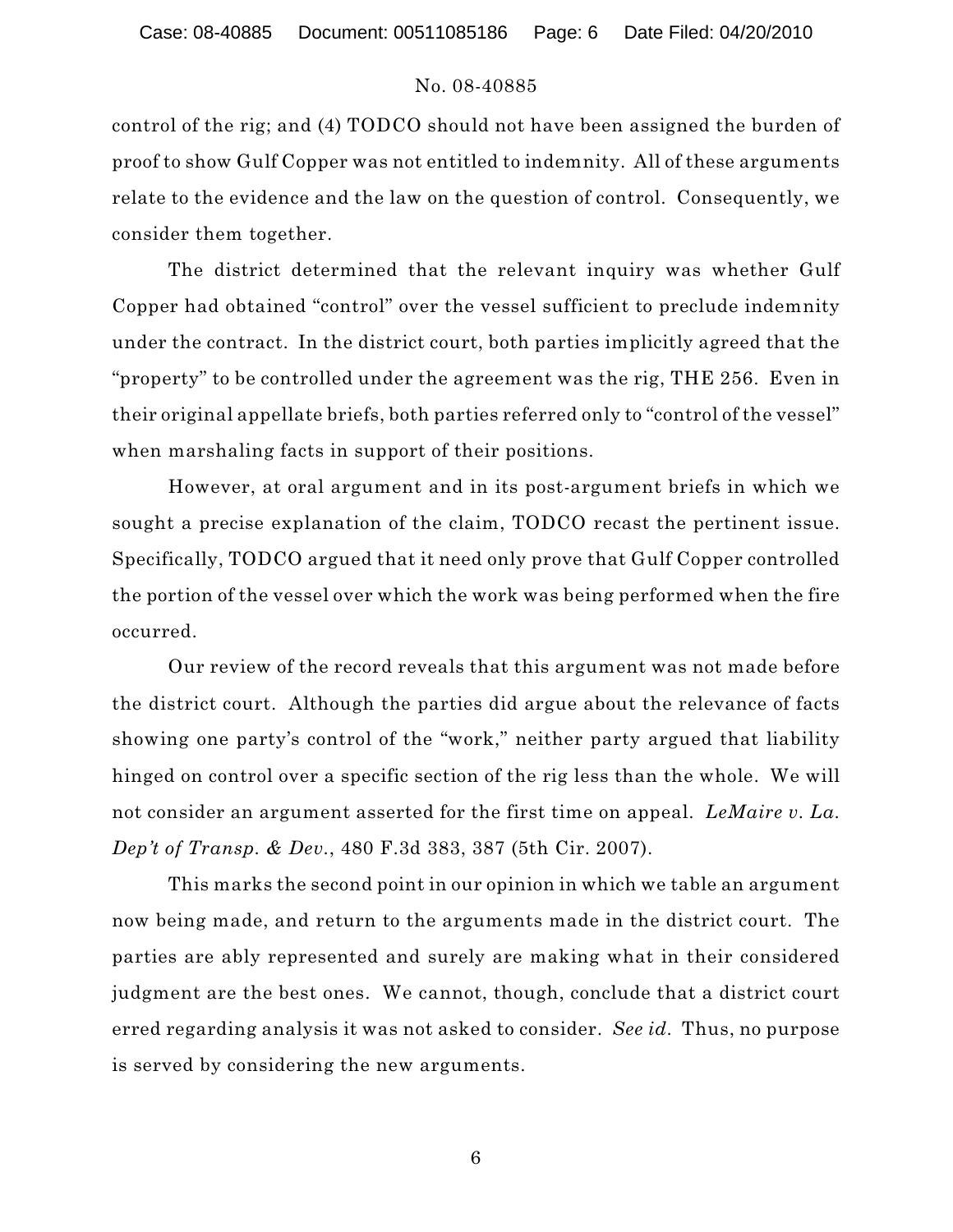Case: 08-40885 Document: 00511085186 Page: 7 Date Filed: 04/20/2010

### No. 08-40885

With these restrictions, we now look to the question of "control" in the contractual indemnity provision. The contract stipulates that Texas law governs. Because the terms are not defined in the contract, Texas law directs that they be given their "plain, ordinary, and generally accepted meaning." *DeWitt County Elec. Coop., Inc. v. Parks*, 1 S.W.3d 96, 101 (Tex. 1999). One major dictionary describes "control" as the "power or authority to guide or manage." WEBSTER'S THIRD NEW INTERNATIONAL DICTIONARY 496 (1993). While no Texas court has analyzed "control" in these circumstances, at least one Texas appellate court has applied this definition in a similar context. *See Rendleman v. Clarke*, 909 S.W.2d 56, 60 (Tex. App. – Houston [14th Dist.] 1995). *Rendleman* addressed an issue of premises liability, but its discussion of control is still instructive. Specifically, the *Rendleman* court found that a subcontractor did not control a construction site when multiple other subcontractors were also at work on it, and the contractor performed substantial coordinating functions. *Id*. at 60-61.

Applying the same basic framework, we consider whether there is any genuine issue of material fact supporting TODCO's theory that Gulf Copper exercised the "power or authority to guide or manage" the rig THE 256 as a whole. Although TODCO presents evidence demonstrating Gulf Copper's duties on the vessel, most of these facts pertain only to control over Gulf Copper's specific project. For instance, TODCO notes that Gulf Copper was performing work on the rig the night of the fire, that Gulf Copper maintained a fire watch, and that it had independent safety protocols in place.

The actual work it was performing does not prove Gulf Copper controlled any more than a limited project on the rig. It does not establish that Gulf Copper could guide or manage the vessel. As in *Rendleman*, the evidence showed that TODCO directed and coordinated the bulk of the work performed by the many unrelated contractors also on board.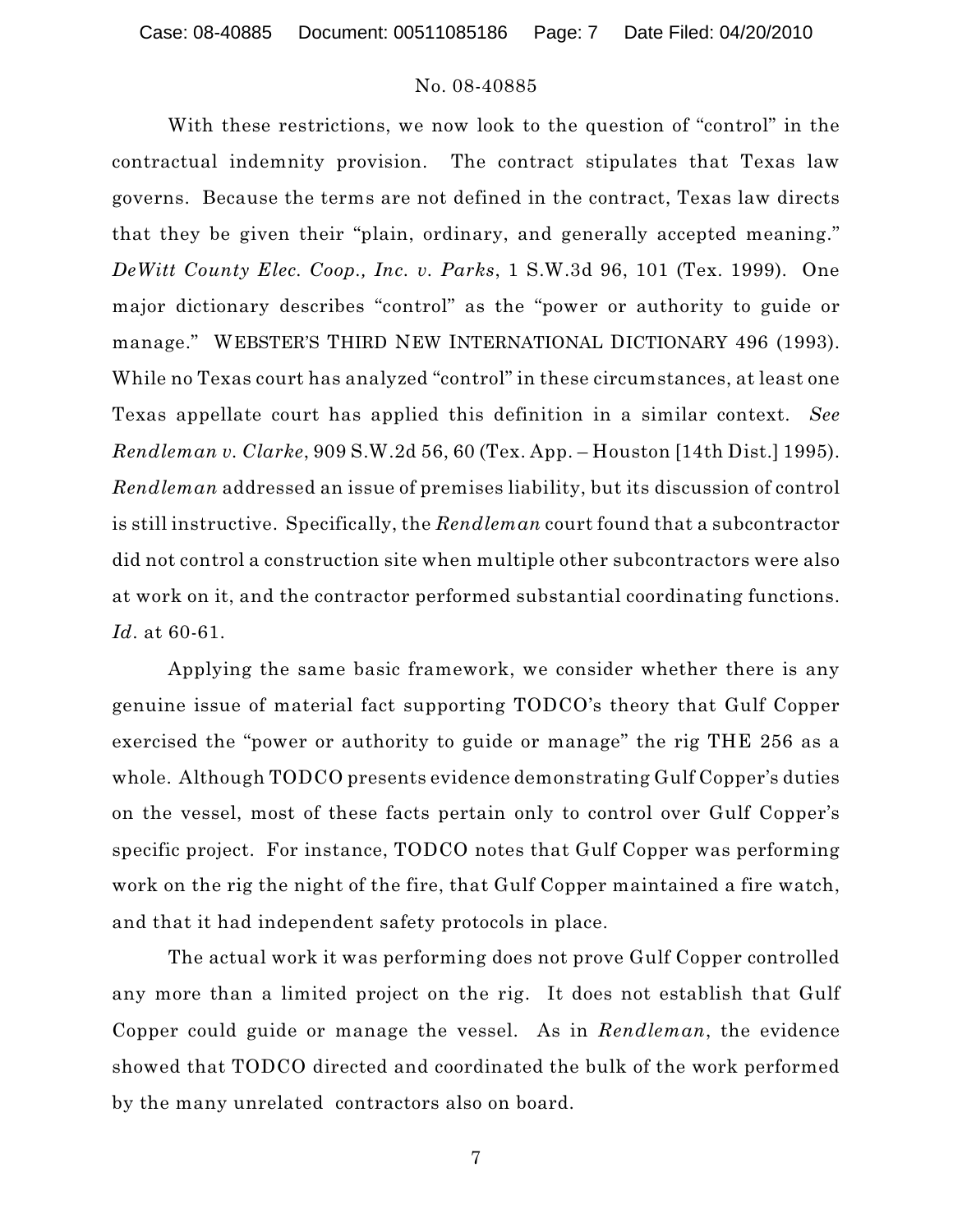While there was evidence that Gulf Copper controlled access to the shipyard, it is undisputed that TODCO determined who could board the rig and at all times monitored ingress and egress on the vessel. Indeed, TODCO apparently "managed" the daily work conducted on the rig during the reactivation process leading up to the fire. Additionally, Gulf Copper demonstrated that TODCO had safety procedures for the entire rig in addition to Gulf Copper's own precautions.

The Texas Supreme Court has also considered the issue of control in other legal contexts. One example was whether a premises owner "controlled" an independent contractor. *Dow Chem. Co. v. Bright*, 89 S.W.3d 602, 607-08 (Tex. 2002). The court determined that a party in legal "control" designates the timing and sequence of events concerning the controlled person or object. *Id.* at 609. Here, it is clear that TODCO retained ultimate control over the timing and sequence of activities on THE 256. There is no evidence that Gulf Copper had any input concerning the overall management of the vessel. Accordingly, TODCO "controlled" the vessel under Texas law.

As to control in the present case, some facts are disputed. To preclude summary judgment, though, an issue of fact must be both genuine and material. Fed. R. Civ. P. 56(c)(2). "Only disputes over facts that might affect the outcome of the suit under the governing law will preclude summary judgment." *Willis v. Roche Biomedical Labs., Inc*., 61 F.3d 313, 315 (5th Cir. 1995). The disputed issues of fact here do little more than provide cumulative evidence on the issues we have already discussed.

For example, whether TODCO had a skeleton crew on board the night of the fire neither proves nor disproves its control of the rig as a whole. Similarly, whether a TODCO employee – or any person – barricaded the rig in the moments after the fire does not necessarily speak to "control" at all. These disputes do not affect the outcome. Viewed in the light most favorable to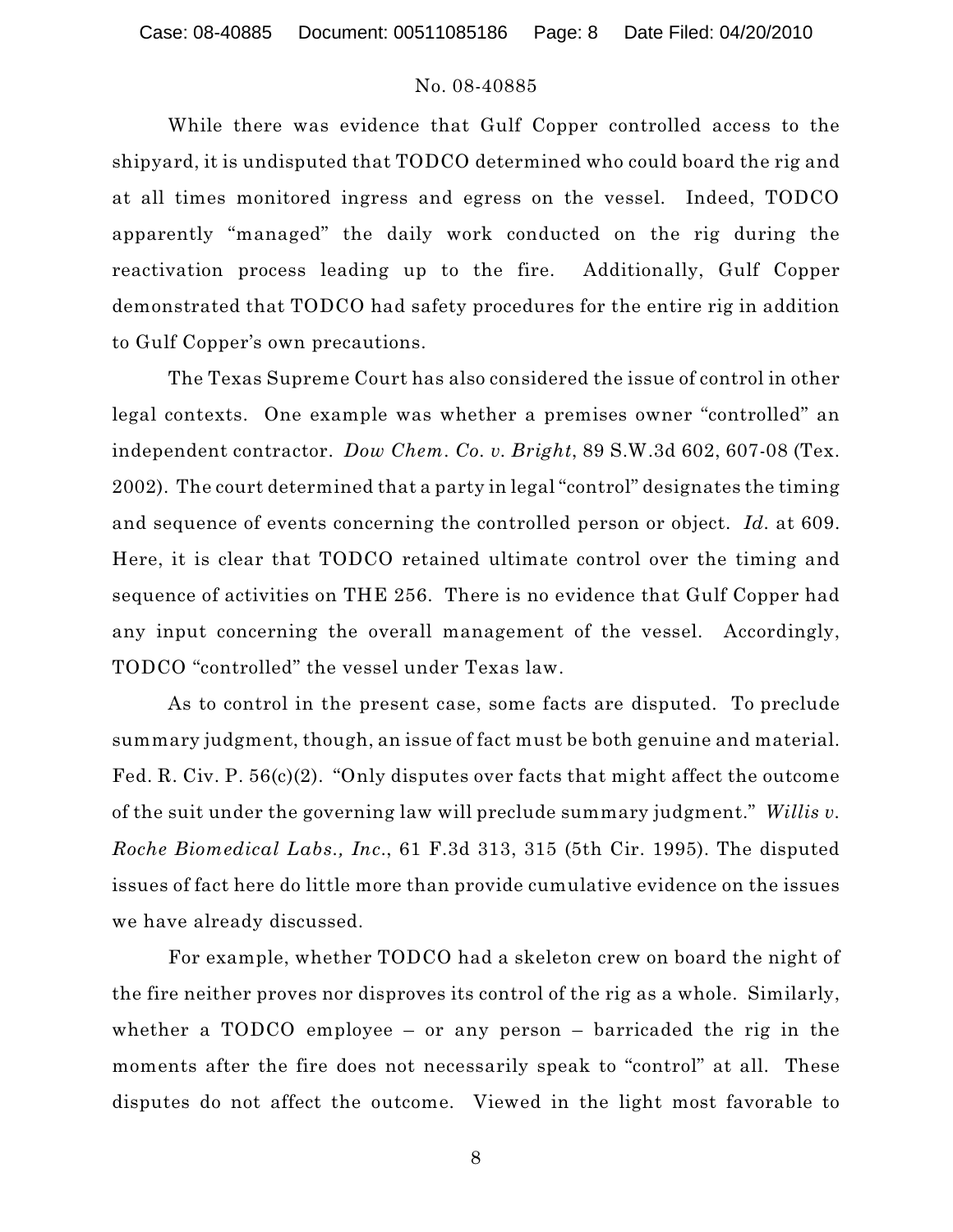TODCO, these factual disagreements do not create a material issue of fact concerning control of the vessel.

TODCO had the "power or authority to guide or manage" the rig THE 256. Consequently, TODCO must indemnify Gulf Copper.

*B. Attorneys' fees to Gulf Copper*.

Gulf Copper alleges two grounds that require an award of attorneys' fees. It first asserts that the following part of the indemnity language in the contract so requires: "Should any claim for loss, damage or expense be raised against any indemnitee . . . [t]he indemnitor shall assume the defense of such claim." Second, Gulf Copper claims that Texas law would require TODCO to pay its fees. *See* Tex. Civ. Prac. & Rem. Code Ann. § 38.001.

We review a district court's discretionary determinations on the amount of an award of attorneys' fees for an abuse of that discretion. *Riley v. City of Jackson, Miss.*, 99 F.3d 757, 759 (5th Cir. 1996). However, the interpretation of whether contract language permits fees is a question of law reviewed *de novo*. *Alliance Health Group, LLC v. Bridging Health Options, LLC*, 553 F.3d 397, 399 (5th Cir. 2008).

Gulf Copper's first argument for the award of attorneys' fees is based on contractual language requiring the indemnitor – TODCO, as we have held – to assume the defense of any suit against the indemnitee, Gulf Copper. The relevant language is in Paragraph 5.2(e), as follows:

Should any claim for loss, damage or expense be raised against any indemnitee under any provision of this Agreement, the indemnitor shall be promptly informed of same by the party against whom the claim is being made. No claim shall be settled without the written approval of the indemnitor. The indemnitor shall assume the defense of such claim.

Texas law requires indemnity agreements to be construed "under the normal rules of contract construction." *Associated Indem. Corp. v. CAT Contracting Inc*., 964 S.W.2d 276, 284 (Tex. 1998) (citation omitted). Therefore,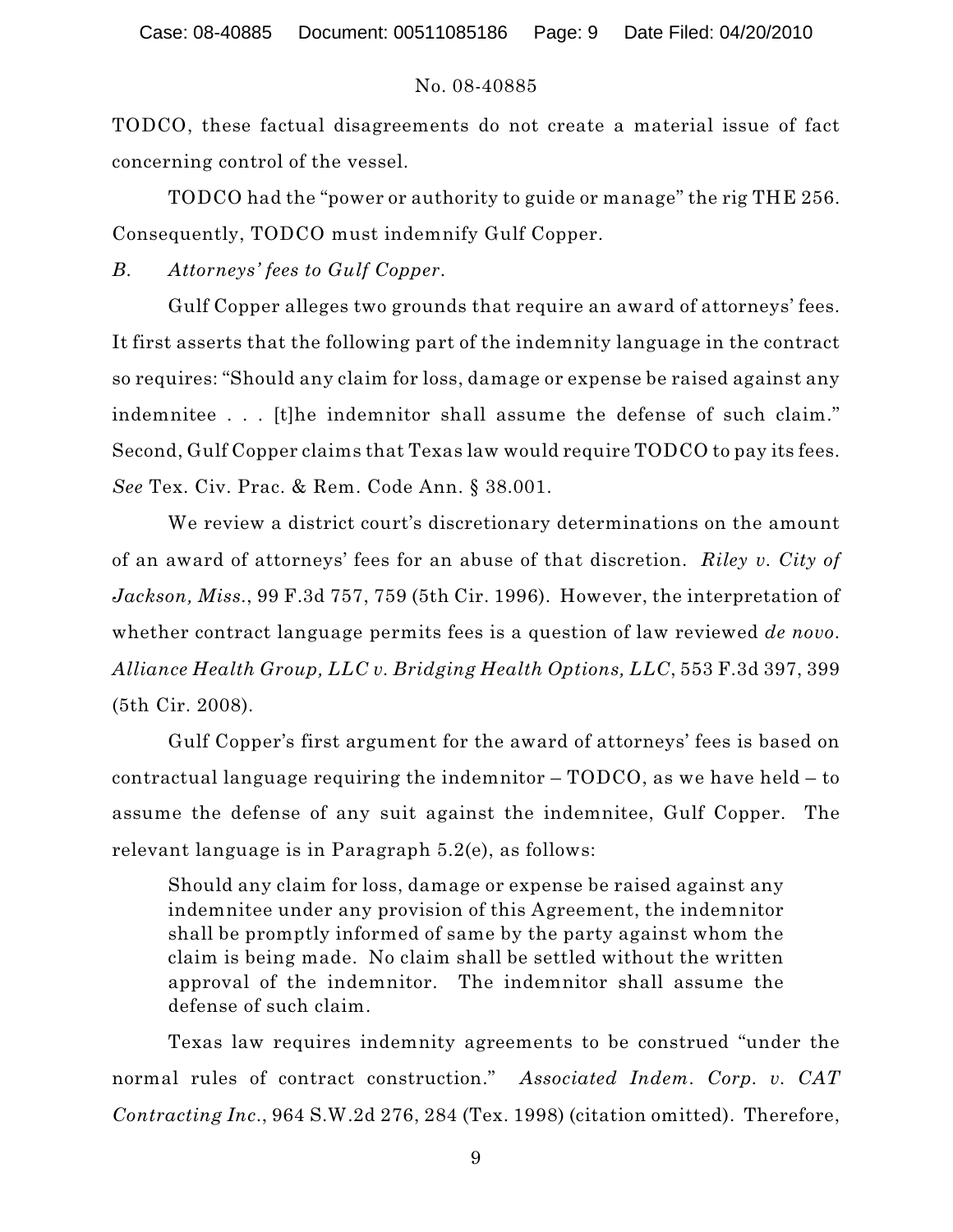Case: 08-40885 Document: 00511085186 Page: 10 Date Filed: 04/20/2010

## No. 08-40885

the "primary concern of courts is to ascertain and to give effect to the intentions of the parties as expressed in the instrument." *Ideal Lease Serv., Inc. v. Amoco Prod. Co., Inc*., 662 S.W.2d 951, 953 (Tex. 1983) (citations omitted).

Where a provision is unambiguous, we determine the rights of the parties by giving legal effect to the contract as written. *Id*. We have already determined that the responsibility to indemnify, found in Paragraph 5.2(b), applies to suits between the parties. The most fundamental reason is because the point was uncontested in the district court and therefore must remain uncontested now.

The separate section on a duty to defend, Paragraph 5.2(e), requires the indemnitee to give notice of claims to TODCO. That language serves no purpose when the claim is by the indemnitee itself. We do not see fatal ambiguity to arise from that fact. Because the parties agreed (until the appellate reply brief) that the separate indemnity provision would apply to third party claims as well as to claims between the contracting parties, we interpret the provision specifically addressing the processing of such claims in that light. It is true that Paragraph 5.2(e) could have drawn a distinction, and said that *if* the claim is by a third party, that notice must be given. The failure to do so does not make the notice provision surplusage. The notice requirement becomes a provision that applies to some but not all the circumstances in which indemnity may be owed. For others, the notice language is unimportant though technically still applicable.

A contrary interpretation, namely, that indemnity is owed even when the claims are between the contracting parties but attorneys' fees are not, creates a significant interpretive problem. The first sentence in Paragraph 5.2(e) begins this way: "Should any claim for loss, damage or expense be raised against any indemnitee under any provision of this Agreement," the notice to the indemnitor is to be given. In light of the concession that indemnity is owed even between the parties, such a claim would be a "claim for loss . . . against the indemnitee"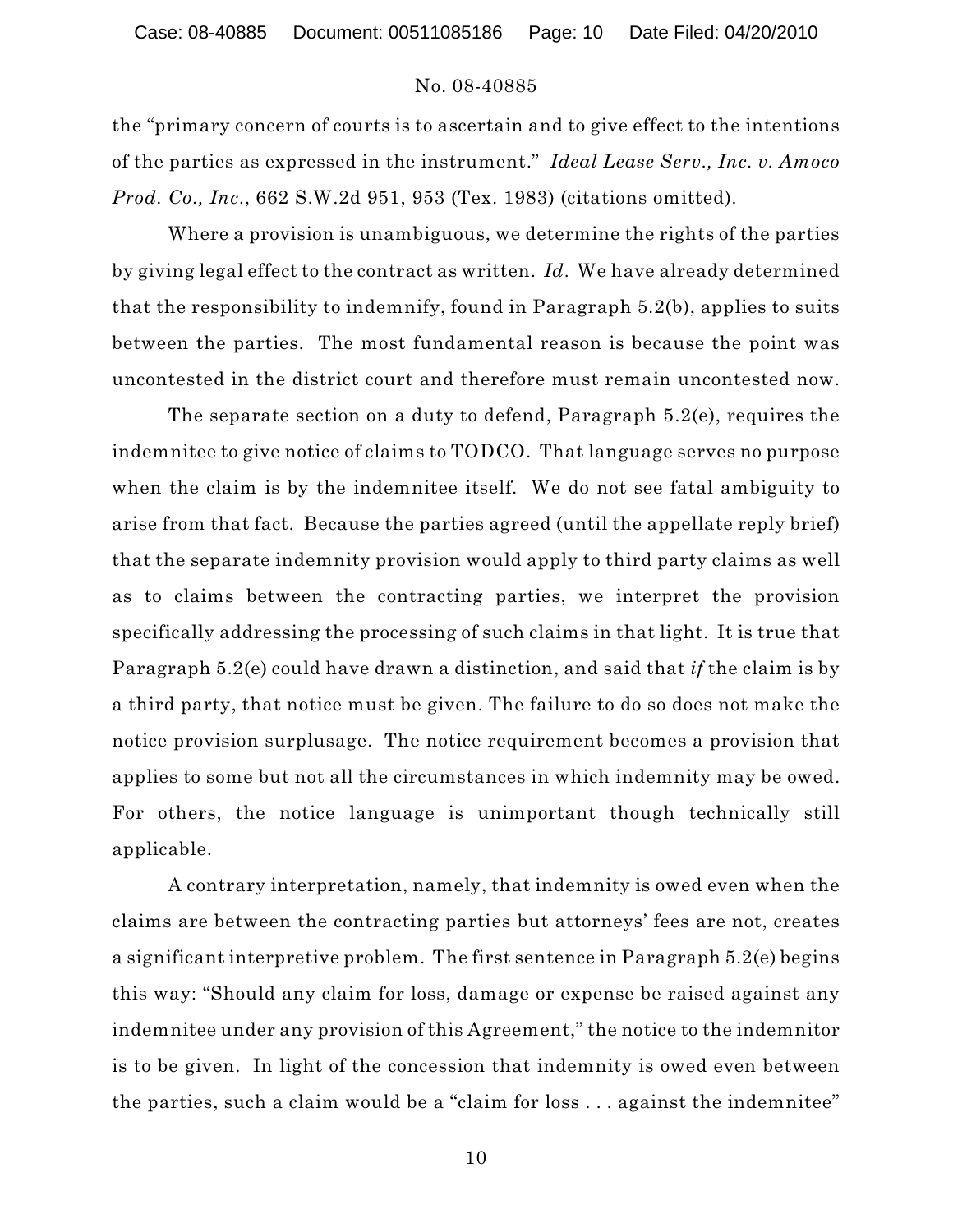Case: 08-40885 Document: 00511085186 Page: 11 Date Filed: 04/20/2010

## No. 08-40885

under Paragraph 5.2(e). Our interpretation makes the required notice useless if the claim is between the parties, though certainly it could be given despite the obvious folly of doing so. The interpretation TODCO seeks requires adding to the first clause of Paragraph 5.2(e) a significant limitation, namely, that "any claim for loss, damage or expense raised against any indemnitee" actually means only such claims as are not between the parties. It seems to us such an interpretation does considerably more violence to the structure of the indemnity section than does a holding that the assumption of defense language contains a notice requirement that only has to be employed when it is useful to do so.

Consequently, the indemnitor is to assume the defense of any claim raised "under any provision of this Agreement." Because Gulf Copper's indemnity claim arose under the contract, it is entitled to the costs of its defense under this provision.

The district court denied attorneys' fees. We REVERSE and REMAND for proceedings consistent with this opinion. We AFFIRM in all other respects.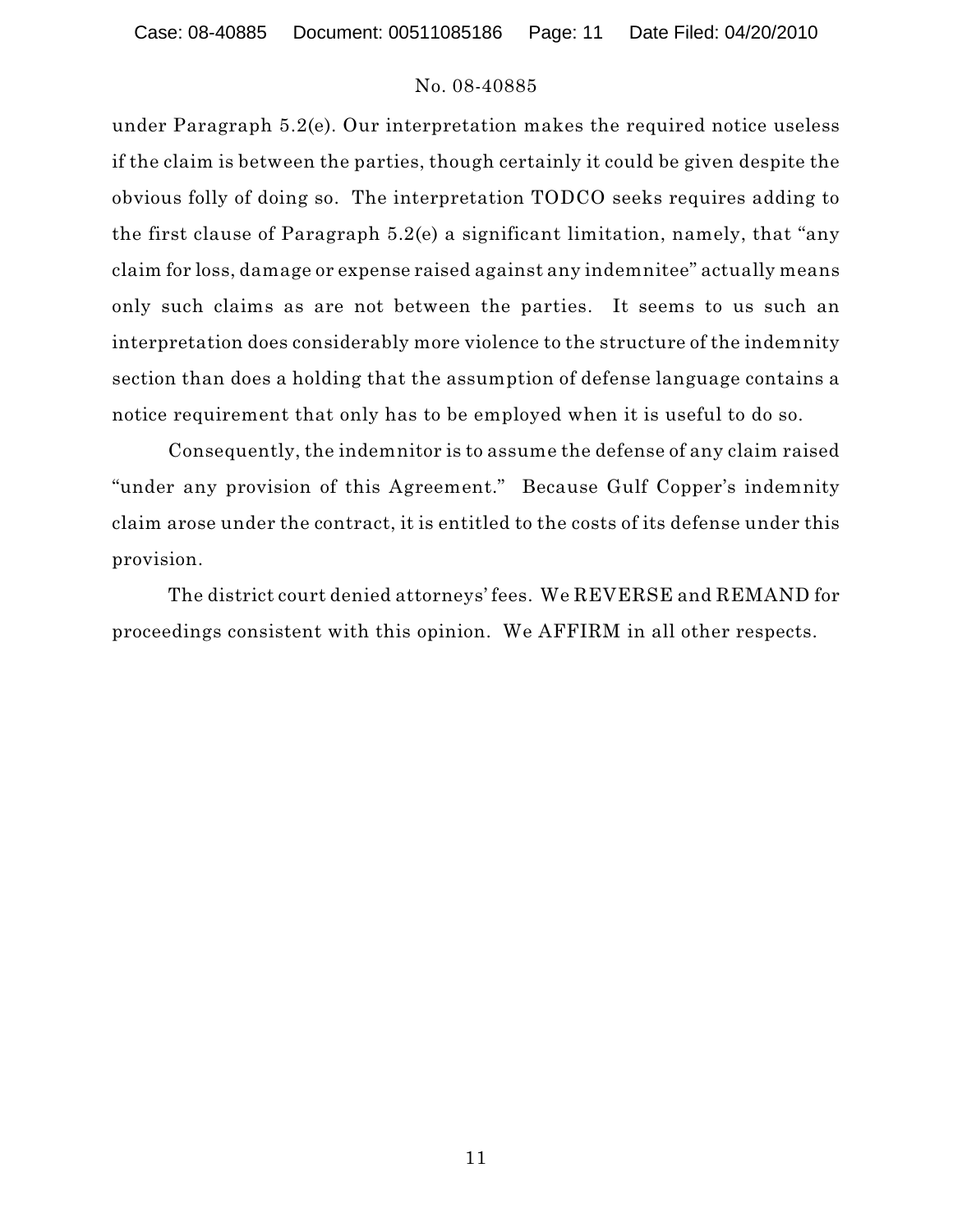# 08-40885

PRISCILLA R. OWEN, Circuit Judge, dissenting.

I concur in the majority's opinion to the extent it affirms the district court's grant of summary judgment. But I respectfully dissent from the determination that Gulf Copper is entitled to attorneys' fees.

The majority holds that TODCO (as indemnitor) must assume the defense of Gulf Copper (as indemnitee), even though TODCO brought the claim against Gulf Copper. The language of the contract, however, does not support such an interpretation. The relevant contractual provision, ¶5.2(e), states:

Should any claim for loss, damage or expense be raised against any indemnitee under any provision of this Agreement, the indemnitor shall be promptly informed of same by the party against whom the claim is being made. No claim shall be settled without the written approval of the indemnitor. The indemnitor shall assume the defense of such claim.

It is clear that this provision applies only to claims brought by a third party against an indemnitee. To hold that it also applies to an indemnitor's claim against an indemnitee would render parts of the provision superfluous, contravening an established rule of contract interpretation.<sup>1</sup> For instance, in a situation involving an indemnitor's claim against an indemnitee, there would be no need to inform the indemnitor promptly of the claim or to obtain the written approval of the indemnitor to settle. Moreover, applying the provision in this manner would lead to the absurd result that the indemnitor must defend against the very claim it is making against the indemnitee.

The majority asserts that the parties agreed in this litigation that  $\mathcal{Z}(e)$ would apply to claims between the contracting parties, TODCO and Gulf Copper. However, the parties agreed only that another provision of their agreement,

*See Millenium Petrochemicals, Inc. v. Brown & Root Holdings, Inc.*, 390 F.3d 336, 342 <sup>1</sup> (5th Cir. 2004) (applying Texas law and explaining that "when ascertaining the intent of parties from written expressions, a court should read all parts of a contract together, ensuring that each provision of such contract are given effect and none are rendered meaningless.").